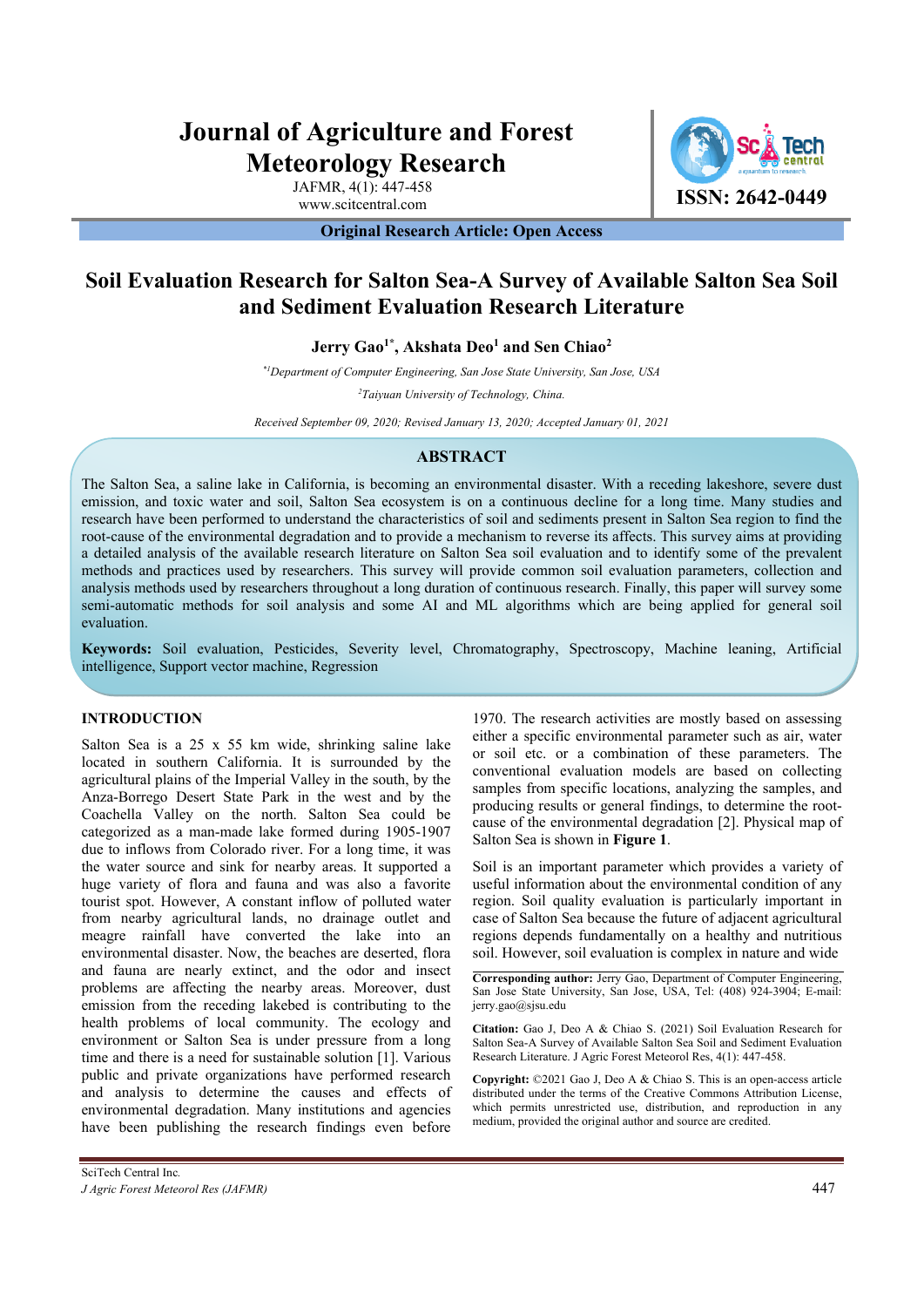in scope. For example, Studying the pesticide contents of the soil to understand the effects of agricultural drainage [4] and identifying the physical composition of soil to study erosion [5] employ completely different soil evaluation techniques. Soil can be evaluated using different criteria and methodologies, and a lot of research has already been performed on soil evaluation methods and techniques [6]. Salton Sea soil and sediment evaluation has been performed by different research groups using conventional procedures and techniques. This paper surveys the available research literature to obtain the methods and techniques used for the soil evaluation of Salton Sea region over the period of last fifty years. It is important to note that "soil" is a generic term which also includes variants like sediments, playa etc. and this paper would use these terms interchangeably unless specified otherwise.



**Figure 1.** Physical map of Salton Sea [3].

Soil can be evaluated using different parameters. Section II will categorize the parameters used by different research papers for Salton Sea soil evaluation. These primary (Level-I) evaluation parameters or indices will be further classified into more complex secondary (Level-II) parameters which are direct indicators of the soil health of any region. This section will also list Salton Sea soil data, for some of the secondary parameters, collected by different researchers. Section III will provide a general survey of data or sample collection methods used for Salton Sea soil evaluation. Section IV will review and compare various sample analysis and detection methods employed by the researchers. Note that Section II, III and IV are specific to Salton Sea soil evaluation and these sections are derived from the Salton Sea based research papers only. Section V will list some industrial equipment which could be used for semiautomatic soil evaluation. It will also provide a table of Artificial Intelligence (AI) and Machine Learning (ML) based algorithms and techniques which are currently used for evaluation of soil throughout the world. It is a general section and it is not limited to Salton Sea. Section V summarizes the findings of this survey and underlines the

challenges in moving forward. This survey will end with concluding Section VII.

# **PARAMETERS FOR SALTON SEA SOIL EVALUATION**

Soil evaluation is generally performed by identifying primary parameters and dividing these parameters into secondary parameters. Secondary parameters are directly measured by analysis of the soil sample using a chemical, optical or other type of method. Any primary parameter, however, is calculated indirectly by considering a combination of secondary parameters. Secondary parameters have specific ranges or tolerance limits criteria which are generally established by environmental agencies. For Example, the US EPA (Environmental Protection Agency) determines the heavy metal concentration limits in USA [7]. On the other hand, the primary parameters are just an aggregation of secondary parameters and there are no tolerable numerical limits for primary parameters. Majority of research papers on soil evaluation for Salton Sea use the parameters described in **Table 1**.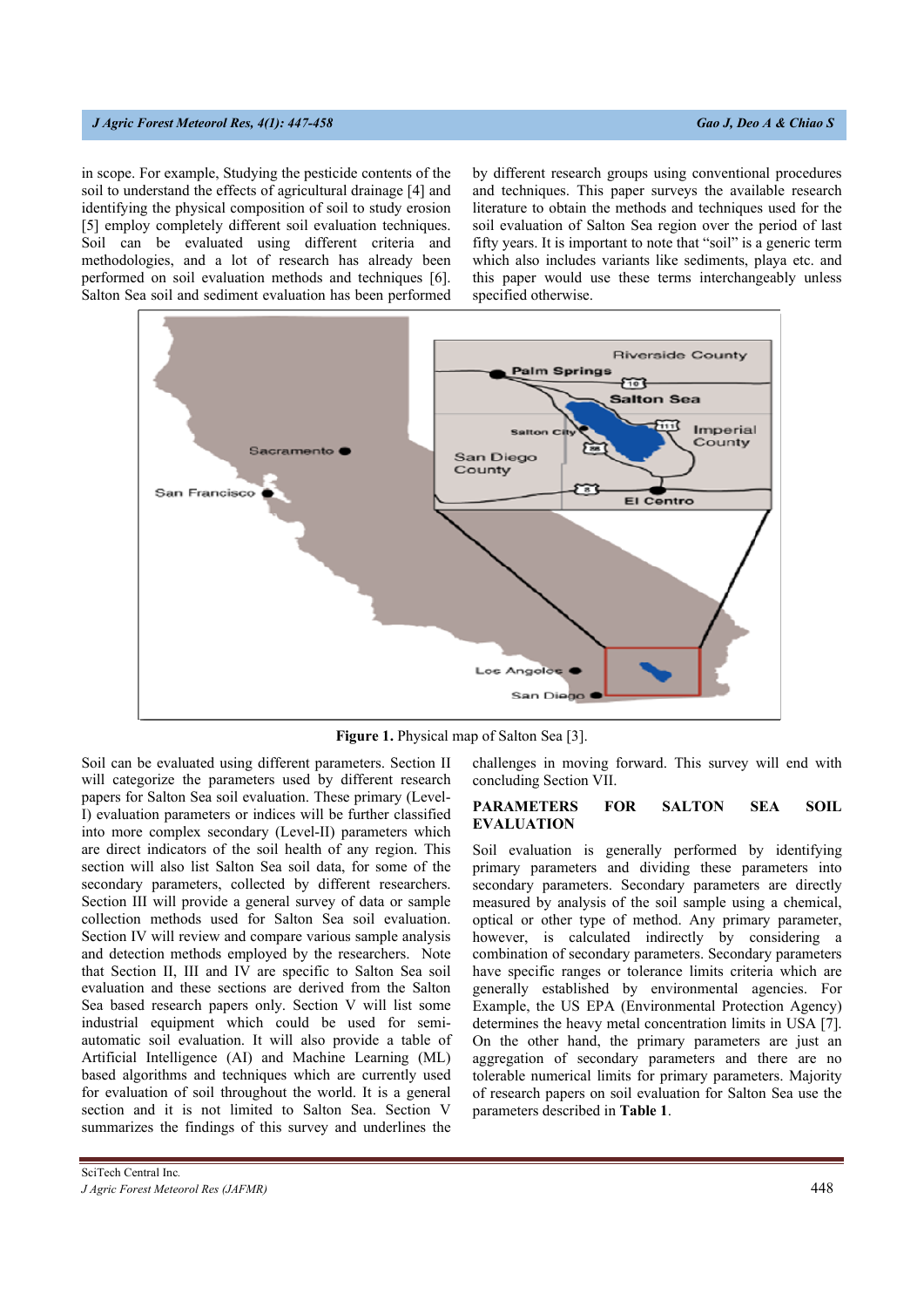| <b>Primary Parameters for Soil Evaluation</b> | <b>Secondary parameters</b>                                                                           |
|-----------------------------------------------|-------------------------------------------------------------------------------------------------------|
| <b>Soil Crust</b>                             | Physical, Biological and Chemical                                                                     |
| <b>Soil Nutrients and Minerals</b>            | Nitrate (NOx), Phosphorous, Nitrogen, Ca, Mg, K, organic C etc.                                       |
| <b>Heavy Metal and Non-Metal content</b>      | Al, Sb, As, Ba, Be, Cd, Cr, Co, Cu, Fe, Pb, Hg, Mn, Mo, Ni, Se, Ag, Th, Ti, V,<br>Z <sub>n</sub> etc. |
| <b>Pesticides</b>                             | Insecticides, herbicides etc.                                                                         |
| <b>Soil Biochemistry</b>                      | Soil Moisture, pH, CEC, Organic Matter, SAR etc.                                                      |

**Table 1.** Parameters for Soil Evaluation.

# **A. Soil Crust Evaluation**

Soil crust consists of surface layers of the soil which are constantly evolving due to various environmental factors such as rain, storms etc. Soil crust can be divided into three categories [8]:

- Physical crust: Sand, Silt, Clay
- Biological crust: Organic matter, micro-organisms etc.

• Chemical crust: - Salt Minerology

For Salton Sea region, study of physical crust provides important information about agricultural suitability such as seed germination, soil moisture content, temperature etc. [9] **(Table 2)**.

Biological crust is made up of organic matter and microorganisms which contributes to the productivity of soil. Chemical crust study provides a deeper understanding of soil erosion and therefore dust emission [5].

**Table 2.** Physical Soil Crust Evaluation for Salton Sea [9].

| Analyte      | <b>Fall 2006</b> | <b>Fall 2007</b> | <b>Fall 2008</b> |
|--------------|------------------|------------------|------------------|
| Sand $(\% )$ | 20.0             | 32.7             | 43.3             |
| Silt $(\% )$ | 50.3             | 35.7             | 30.7             |
| Clay $(\% )$ | 29.7             | 31.7             | 26.0             |

# **B. Nutrients and Minerals Evaluation**

Soil consists of a variety of nutrients and minerals which contribute significantly to the health and wellbeing of the soil and environment. A balance of various nutrients like N, P, K are essential for soil fertility and plant growth. A couple of research activities have been performed at different times to access the nutrients and minerals in the soil of Salton Sea region. **Table 3** lists some of the nutrients found in the Salton Sea soil [9-13].

**Table 3.** Nutrients and Minerals Evaluation for Salton Sea.

| <b>Parameter</b>      | <b>Concentration (Salton Sea)</b> |
|-----------------------|-----------------------------------|
| Nitrate as $NO3$      | 3 to 27 mg/kg $(NO2 + NO3)$       |
| Nitrate as $NO2$      | 3 to 27 mg/kg $(NO2 + NO3)$       |
| <b>Phosphorus</b>     | 320 to $1600 \text{ mg/kg}$       |
| <b>Nitrogen</b>       | 23 to 1700 mg/kg (N Organic)      |
| <b>Sulphur</b>        | $2.25 \text{ mg/kg}$              |
| <b>Chloride</b>       | 4600-12000 mg/kg                  |
| Calcium               | 36000-62000 mg/kg                 |
| Magnesium             | 7500-11000 mg/kg                  |
| <b>Potassium</b>      | 2000-5900 mg/kg                   |
| Sodium                | 4600-18000 mg/kg                  |
| <b>Organic Matter</b> | $0.80 - 2.3$ %                    |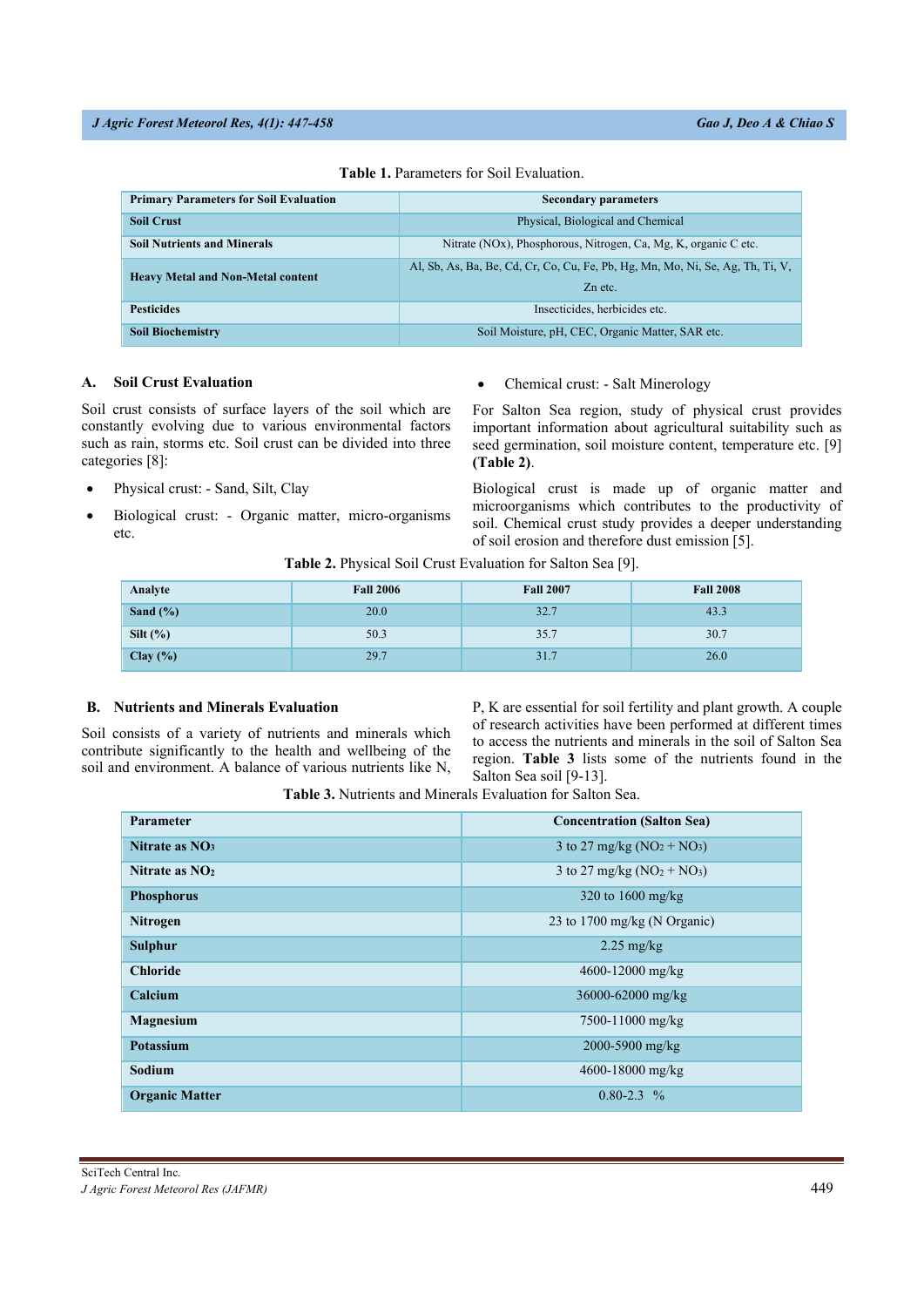#### **C. Soil Biochemistry Evaluation**

Soil Biochemistry is a measure of chemical properties of the soil. It could be roughly categorized as a study of chemical reactions and phenomenon in soil. However, a majority of soil biochemistry deals with organic matter content of the soil. Moreover, some studies classify organic matter content as a primary parameter. A limited dataset is available for Salton Sea soil biochemistry analysis (Table 4). Note that there are some other bio-chemistry related parameters, such as Cation Exchange Capacity (CEC), Sodium Absorption Ration (SAR) which are not listed in **Table 4**. However, the data related to these parameters is not available for Salton Sea.

Note that organic matter concentration and soil moisture changes from one location to another which indicates the differences in regions surrounding the Salton Sea. Also note the high salt content for Salto Sea region [13].

**Table 4.** Salton Sea Soil Biochemistry Evaluation [13,14].

| <b>Parameter</b>       | <b>Concentration</b> |
|------------------------|----------------------|
| CaCO <sub>3</sub>      | 2.78 to 35.98 $\%$   |
| <b>Soil Moisture</b>   | 0.3 to 62.8 $\%$     |
| <b>Organic Matter</b>  | 0.20 to 16.02 $\%$   |
| <b>Reactivity (pH)</b> | $6.77 - 8.90$        |
| <b>Salt Content</b>    | 242 to 585969 mg/kg  |

# **D. Evaluation for Pesticides**

The parameters discussed above are responsible for soil health and productivity. Now, let us move towards parameters which contribute towards soil toxicity.

One of the most important criteria for soil toxicity evaluation is determining pesticides content in soil. Pesticides are found in almost every landmass adjoining a water body. This is mostly due to the irrigation inflow from nearby agricultural lands. Salton Sea has huge inflow from the irrigation channels of nearby imperial valley and therefore the soil in Salton Sea region contains a variety of pesticides. Pesticides are complex organic and inorganic molecules which have a long and at times complex movement and decomposition cycle. A large quantity of research material is available on Salton Sea soil evaluation for pesticides [10,15,16].

Pesticides can further be divided into various categories depending on the "pest" or "agent." Some of the categories are:

- Algicide
- Biopesticides
- Fungicides
- Herbicides
- Insecticides
- Rodenticides

Agricultural community use insecticides in large quantities and **Table 5** lists some of the insecticides present in Salton Sea soil.

| Group              | <b>Insecticide</b>                                                          |  |  |  |  |
|--------------------|-----------------------------------------------------------------------------|--|--|--|--|
| Organochlorides    | Aldrin, Chlordane, DDT, DDD, DDE, Dieldrin, Endosulfan, Endrin, Heptachlor, |  |  |  |  |
|                    | Hexachlorobenzene, Lindane,                                                 |  |  |  |  |
| Organophosphates   | Chlorpyrifos, Diazinon, Dimethoate, Malathion, Methidathion                 |  |  |  |  |
| <b>Carbamates</b>  | Carbofuran, Carbaryl                                                        |  |  |  |  |
| <b>Pyrethroids</b> | cyhalothrin, Cypermethrin, Cyfluthrin, Permethrin                           |  |  |  |  |

**Table 5.** Different Types of Insecticides in Salton Sea Soil.

Salton Sea sediments are extensively evaluated for pesticides. It is a definite conclusion that the number of different pesticides is high in the Salton Sea region. **Figure 2** provides a chart of p,p'-DDT in sediments collected from various Salton Sea regions over the years as an example [9,15-19].

SciTech Central Inc*.*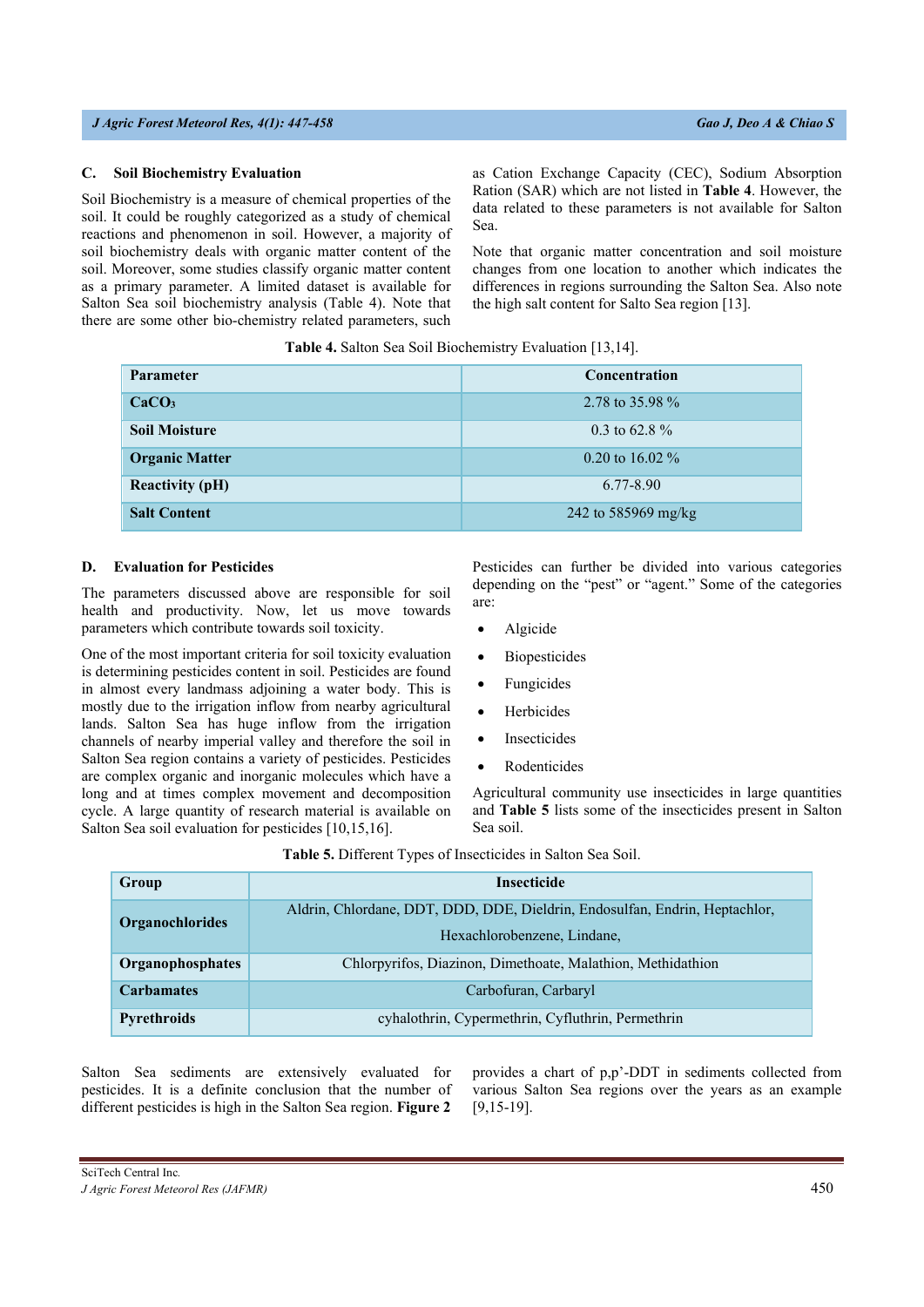

**Figure 2.** p,p'-DDT concentration chart Salton Sea soil evaluation.

# **E. Heavy metal and non-metal content**

Heavy metals and non-metals also contribute greatly towards soil toxicity. The presence of various heavy metals and nonmetals in high quantity is a definite indicator of poisonous soil. This parameter is also largely responsible for making soil barren for any kind of flora and fauna. Salton Sea soil evaluation for heavy metals and non-metals results in very high levels of Selenium and other poisonous metals [20]. Some of the heavy metals and non-metals found in Salton Sea soil are: - Aluminum (Al), Arsenic (As), Barium (Ba), Cadmium (Cd), Cerium (Ce), Chromium (Cr), Cobalt (Co), Copper (Cu), Iron (Fe), Lanthanum (La), Lead (Pb), Lithium (Li), Manganese (Mn), Molybdenum (Mo), Neodymium (Nd), Nickel (Ni), Niobium (Nb), Selenium (Se), Silver (Ag), Strontium (Sr), Thallium (Tl), Thorium (Th), Titanium (Ti), Uranium (U), Vanadium (V), Zinc (Zn) **(Table 6)**.

**Table 6.** Severity Levels for Some Contaminants.

| <b>Contaminants</b>  | US EPA (TR= 1E-06, THO = $0.1$ ) |                               | <b>CTSE</b> (Non-Cancer Endpoint)                                                                   |                               |  |
|----------------------|----------------------------------|-------------------------------|-----------------------------------------------------------------------------------------------------|-------------------------------|--|
|                      | <b>Residential</b>               | <b>Industrial Soil(mg/kg)</b> | <b>Residential</b>                                                                                  | <b>Industrial Soil(mg/kg)</b> |  |
|                      | Soil(mg/kg)                      |                               | Soil(mg/kg)                                                                                         |                               |  |
| Aldrin               | $3.9E-02c**$                     | $1.8E-01c*$                   | Same as USEPA                                                                                       | $3.4E + 01$                   |  |
| <b>DDT</b>           | $1.9E + 00c**$                   | $8.5E+00c**$                  | $3.7E+01$ (4,4' DDT)                                                                                | $4.3E+02$ (4,4' DDT)          |  |
| Chlorpyrifos         | $6.3E + 00n$                     | $8.2E + 01n$                  | $6.3E + 01$                                                                                         | $5.3E + 02$                   |  |
| Carbaryl             | $6.3E + 02n$                     | $8.2E + 03n$                  | $6.3E + 03$                                                                                         | $5.3E + 04$                   |  |
| Permethrin           | $3.2E + 02n$                     | $4.1E + 03n$                  | $3.2E + 03$                                                                                         | $2.6E + 04$                   |  |
| Arsenic, Inorganic   | $6.8E-01c**R$                    | $3.0E + 00c$ *R               | 4.1E-01                                                                                             | $4.2E + 00$                   |  |
| <b>Barium</b>        | $1.5E + 03n$                     | $2.2E + 04n$                  | $\sim$                                                                                              | $\overline{\phantom{a}}$      |  |
| Chromium (VI)        | $3.0E-01c*$                      | $6.3E + 00c*$                 | $2.3E + 02$                                                                                         | $3.5E + 03$                   |  |
| Cobalt               | $2.3E + 00n$                     | $3.5E + 01n$                  |                                                                                                     |                               |  |
| Copper               | $3.1E + 02n$                     | $4.7E + 03n$                  |                                                                                                     |                               |  |
| Lead and compounds   | $4.0E + 02$                      | $0E+02L$                      | $8.0E + 01$                                                                                         | $3.2E + 02$                   |  |
| Manganese (Non-Diet) | $1.8E + 02n$                     | $2.6E + 03n$                  |                                                                                                     |                               |  |
| Mercury (Elemental)  | $1.1E + 00n$                     | $4.6E + 00$ ns                | $1.0E + 01$                                                                                         | $4.4E + 00$                   |  |
| Molybdenum           | $3.9E + 01n$                     | $5.8E + 02n$                  |                                                                                                     |                               |  |
| Selenium             | $3.9E + 01n$                     | $5.8E + 02n$                  |                                                                                                     |                               |  |
| Silver               | $3.9E + 01n$                     | $5.8E + 02n$                  |                                                                                                     |                               |  |
|                      |                                  |                               | c = cancer; n = noncancer; * = where: n SL < 100X c SL; ** = where n SL < 10X c SL, R = RBA applied |                               |  |

SciTech Central Inc*.*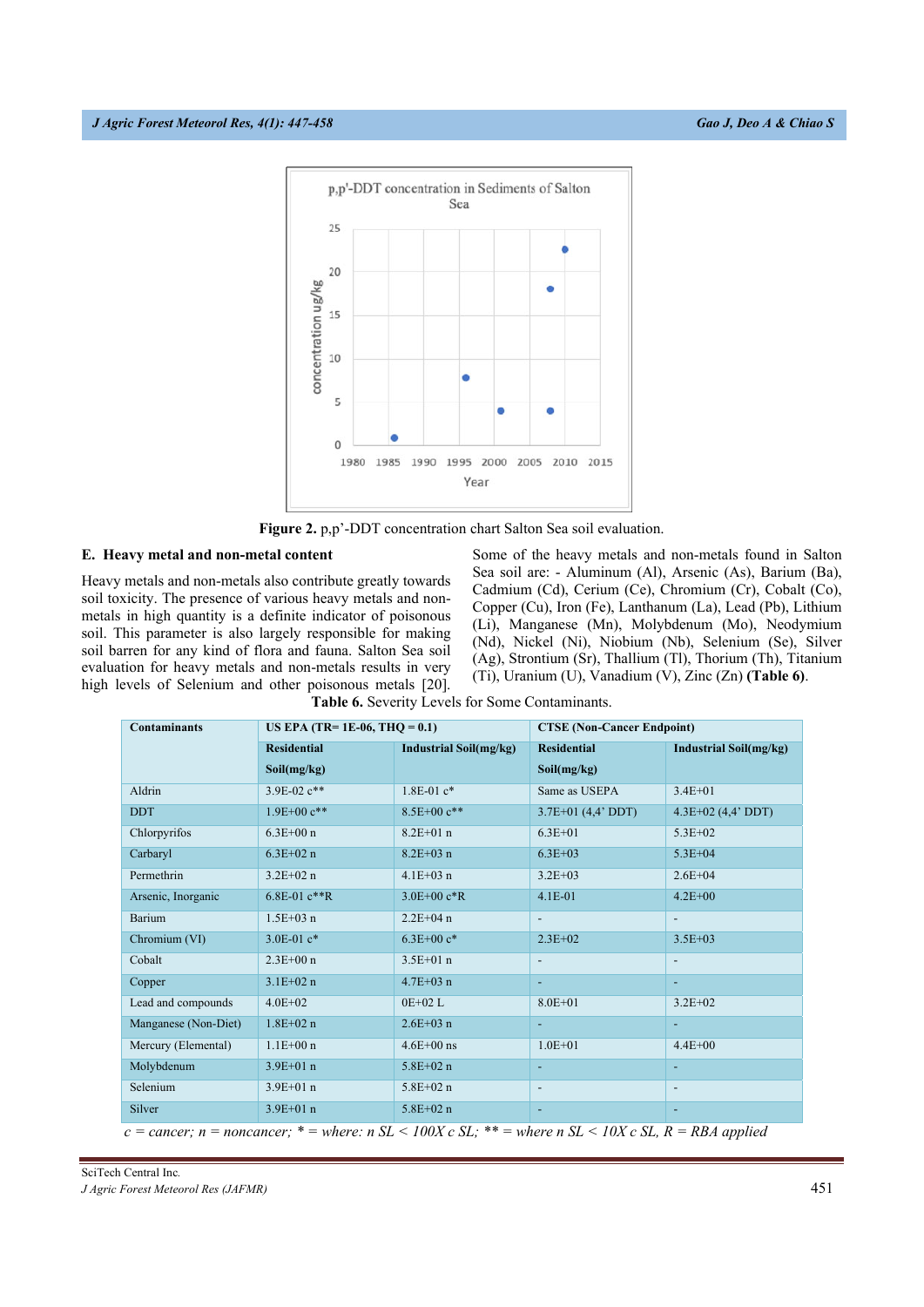United States Environmental Protection Agency (US EPA) provides guidance about screening levels (Regional Screening Levels) of various chemical contaminants in the soil from cancer and non-cancer end points. It provides the generic RSL tables and guidance about equations to calculate the various types of chemical risks associated with a chemical contaminant to various entities like residents, workers etc. [7]. California EPA and DTSC (Department of Toxic Substance Control) also provides the screening levels of various chemical contaminants from cancer and noncancer end points [21]. These two datasets are often used for identifying the maximum limits for soil contaminant evaluation. **Table 6** provides generic RSLs for some of the toxic soil parameters.

# **METHODS USED FOR SOIL SAMPLE COLLECTION**

A major aspect of soil evaluation is sample collection. It is difficult to perform soil evaluation using remote sensing techniques. However, there are some remote sensing techniques to predict limited soil parameters such as soil moisture [22]. For Salton Sea, majority of sample collection methods were manual in nature. **Table 7** summarizes the details of methods used for sample collection by different researchers for soil evaluation.

| Reference                           | <b>Timeline</b>                                                                                                                    | <b>No. of Sites</b>                                                                                 | Frequency                   | <b>Type</b> | <b>Instruments</b><br><b>Used</b>                                                                                                    |
|-------------------------------------|------------------------------------------------------------------------------------------------------------------------------------|-----------------------------------------------------------------------------------------------------|-----------------------------|-------------|--------------------------------------------------------------------------------------------------------------------------------------|
| HydroGeo<br>Consultants [23]        | Phase 1:<br>December 15-22,<br>1998<br>Phase 2: January<br>1-22, 1999                                                              | Phase 1: $42 + 6$<br>Phase 2: $15 + 10$                                                             | Not Mentioned               | Manual      | stainless-steel<br>modified Birge-<br>Ekman-style box<br>sediment sampler<br><b>AMS</b> stainless-<br>steel soft sediment<br>sampler |
| Roy A Schroeder<br>$[4]$            | 1995-1996: NA<br>1996: May 31,<br>1996<br>1998: July 20-22,<br>1998<br>1999: April 25-27,<br>1999<br>2001: October 23-<br>28, 2001 | 1995-1996:6<br><b>Sites</b><br>$1996:1$ Site<br>1998 : 11 Sites<br>1999 : 2 Sites<br>2001 : 9 Sites | Once only                   | Manual      | Ekman dredge<br>Ekman dredge                                                                                                         |
| King [13]                           | September 21-30,<br>2005<br>January 24-27,<br>2006 (JA06)<br>March 20-24,<br>2006 (MR06)<br>February 8–11,<br>2007 (FE07)          | $14 + 3 + 2$                                                                                        | 4 times                     | Manual      | <b>NA</b>                                                                                                                            |
| LeBlanc $[16]$                      | October 20-29,<br>2001<br>March 14-22,<br>2002<br>April 16-18, 2002<br>September 16-25,<br>2002                                    | 9                                                                                                   | Once each time<br>each site | Manual      | 23-cm Ekman<br>grab sampler,<br>5-cm diameter,<br>Teflon-barreled<br>hand corer +<br>Ekman dredge                                    |
| Sapozhnikova<br>[15]                | <b>May 2000</b>                                                                                                                    | 6                                                                                                   | NA                          | Manual      | Ponar grab<br>sampler                                                                                                                |
| Hultgren - Tillis<br>Engineers [11] | 9/29/2010                                                                                                                          | 6                                                                                                   | One time                    | Manual      | Hand auger                                                                                                                           |
| Radtke [10]                         | NA                                                                                                                                 | 15                                                                                                  | One time                    | Manual      | BMH-53 hand-<br>operated piston-<br>type corer.                                                                                      |
| Buck [5]                            | February 9-11,<br>2007                                                                                                             | 12                                                                                                  | One time                    | Manual      | NA                                                                                                                                   |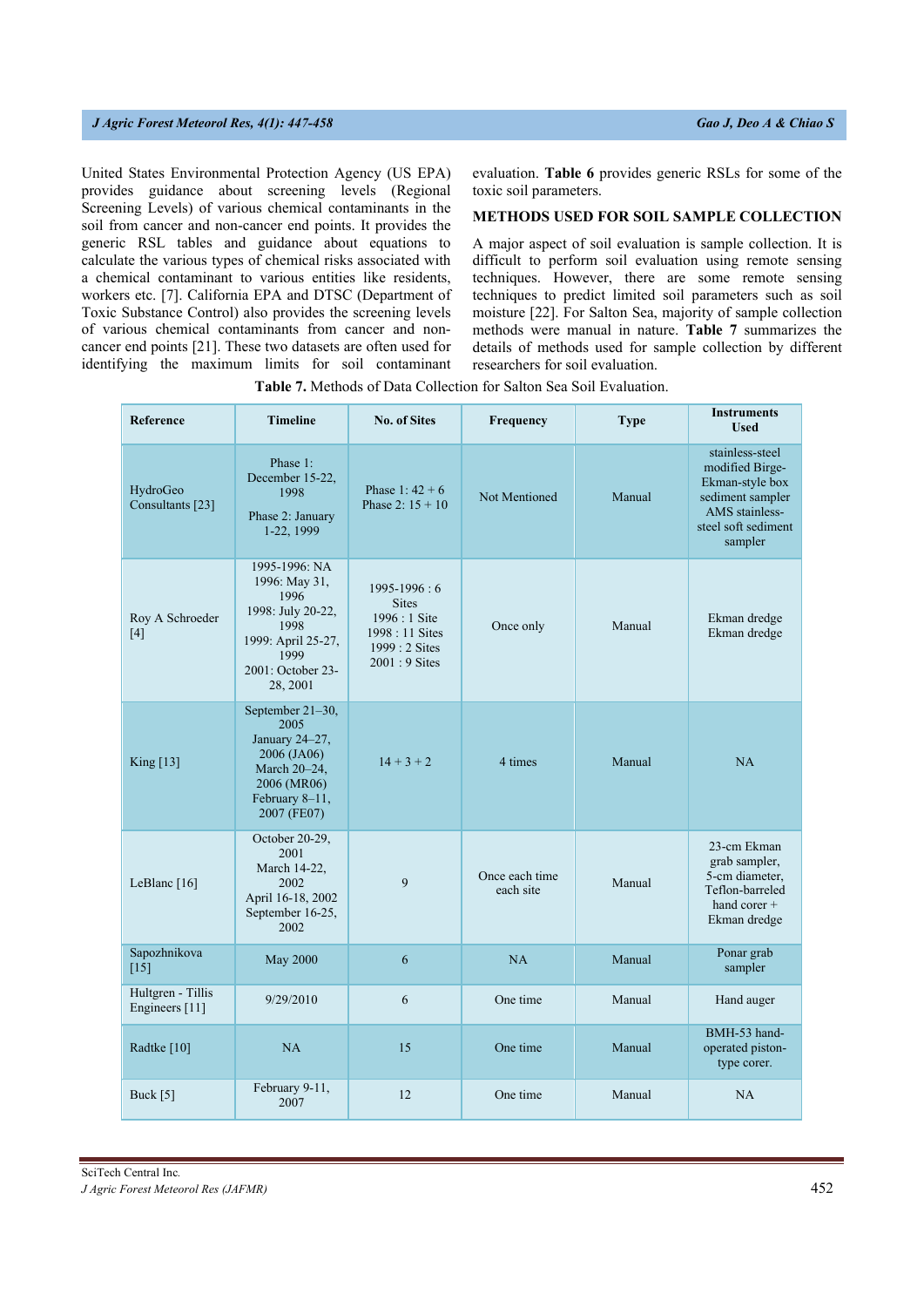# **METHODS FOR SAMPLE ANALYSIS**

The final aspect of soil evaluation is the analysis of soil sample collected in the field. Analysis of sample to determine the concentration of different parameters is normally performed by using one of the standard chemical analysis methods listed here.

# **1. Ion Chromatography (IC)**

Ion Chromatography is a prevalent chemical analysis method which is capable of detecting almost any charged molecule including large proteins, small nucleotides, and amino acids. It works via separation and quantitative analysis of anions and cations in an ionic solution using the ion exchange method of liquid chromatography (LC).

# **2. Gas Chromatography (GC)**

Chemical analysis method which is applicable to any compound that can be vaporized without decomposition (like NO3, NO2, P, N etc.). The components of a sample are dissolved in a solvent and vaporized in order to separate the analytes by distributing the sample between two phases: a stationary phase and a mobile phase. The mobile phase is a chemically inert gas that serves to carry the molecules of the analyte through the heated column.

# **3. Inductively Coupled Plasma Atomic Emission Spectroscopy (ICP-AES)**

ICP-AES is a chemical analysis method used for determining trace elements, including metals, in solutions. All matrices including ground water, aqueous samples, TCLP and EP extracts, industrial and organic wastes, soils, sludges, sediments, and other solid wastes, require digestion prior to analysis. The ICP-AES is composed of two parts: the ICP and the optical spectrometer. Every ICP has a source, or plasma, optics to split the light into its various wavelengths, and a detector to measure each specific wavelength and its intensity. The position of the light on the detector determines its wavelength and the intensity is proportional to concentration.

# **4. Inductively Coupled Plasma Mass Spectroscopy (ICP-MS)**

ICP-MS is a chemical Analysis method used for metals and non-metals detections. It can also detect isotopes. It works via atomizing the sample and creating atomic and small polyatomic ions, which are then detected.

# **5. Energy Dispersive X-Ray Fluoroscence Spectroscopy (ED-XRF)**

It is an X-Ray based analysis method capable of detecting all the elements. This type of XRF instrumentation separates the characteristic x-rays of different elements into a complete fluorescence energy spectrum which is then processed for qualitative or quantitative analysis **(Table 8)**.

| <b>Method</b>                            | <b>EPA</b> Standard                                     | Primary<br><b>Parameters</b>                 | Secondary<br><b>Parameters</b>                                                                       | <b>Advantages</b>                                                                                                                                               | <b>Disadvantages</b>                                                                                                                     |
|------------------------------------------|---------------------------------------------------------|----------------------------------------------|------------------------------------------------------------------------------------------------------|-----------------------------------------------------------------------------------------------------------------------------------------------------------------|------------------------------------------------------------------------------------------------------------------------------------------|
| <b>Ion</b><br>Chromatography<br>[24, 25] | EPA 0007C,<br><b>EPA 300</b>                            | Soil Nutrients and<br>Minerals               | Nitrogen Oxide.<br>Chloride, Fluoride,<br>Bromide.<br>Other Inorganic<br>Anions, Nitrate,<br>Nitrite | Highly Selective.<br>Used at all scales<br>and stages of<br>purification.<br>Resolve molecules<br>with small charge<br>differences.                             | Expensive<br>Equipment.<br>Turbidity<br>Requirement < $10$<br>ppm.                                                                       |
| Gas chromatography<br>$[24, 26 - 28]$    | EPA 0007C, EPA<br>0016B,<br><b>EPA 8081</b><br>EPA 8141 | Soil Nutrients and<br>Minerals<br>Pesticides | Organic Compounds<br>Sulfur<br>Organohalide<br>Pesticides and PCBs<br>Other Pesticides               | High sensitivity.<br>Accurate and<br>precise.<br>Small sample is<br>required for analysis.                                                                      | Non-responsiveness<br>to column inorganic<br>compounds. Mobile<br>phase impurities are<br>not detected                                   |
| <b>ICP-AES</b> [29]                      | <b>EPA 6010B</b>                                        | Heavy metals and<br>Non-metals               | Al, Sb, As, Ba, Be,<br>Cd, Cr, Co, Cu, Fe,<br>Pb, Hg, Mn, Mo, Ni,<br>Se, Ag, Th, Ti, V,<br>$Z_{n}$   | Excellent dynamic<br>range and limit of<br>detection.<br>Low-chemical<br>interference and<br>multi-element<br>capability.<br>Stable and<br>reproducible signal. | Huge cost of<br>infrastructure<br>maintenance and<br>operation.<br>Sample should be<br>dissolved in the<br>solutions before<br>analysis. |
| ICP-MS [30-32]                           | EPA 200.8, EPA<br>6020A, EPA 6020B                      | Heavy metals and<br>Non-metals               | All elements from<br>atomic number 7 to<br>250                                                       | Greater speed,<br>precision, and<br>sensitivity than ICP-<br>AES.                                                                                               | Techniques like<br>TIMS and GD-MS<br>are superior.                                                                                       |
| ED-XRF [30-32]                           | EPA 200.8, EPA<br>6020A, EPA 6020B                      | Heavy metals and<br>Non-metals               | All elements from<br>atomic number 7 to<br>250                                                       | Simple operation,<br>compact, low price.<br>Flexibility in<br>specimen shape                                                                                    | Suffers from low<br>resolution<br>(overlapped peaks)<br>and requires cooling<br>mechanism requiring<br>liquid nitrogen or the<br>like    |

# **Table 8.** Methods of Sample Analysis for Salton Sea Soil Evaluation.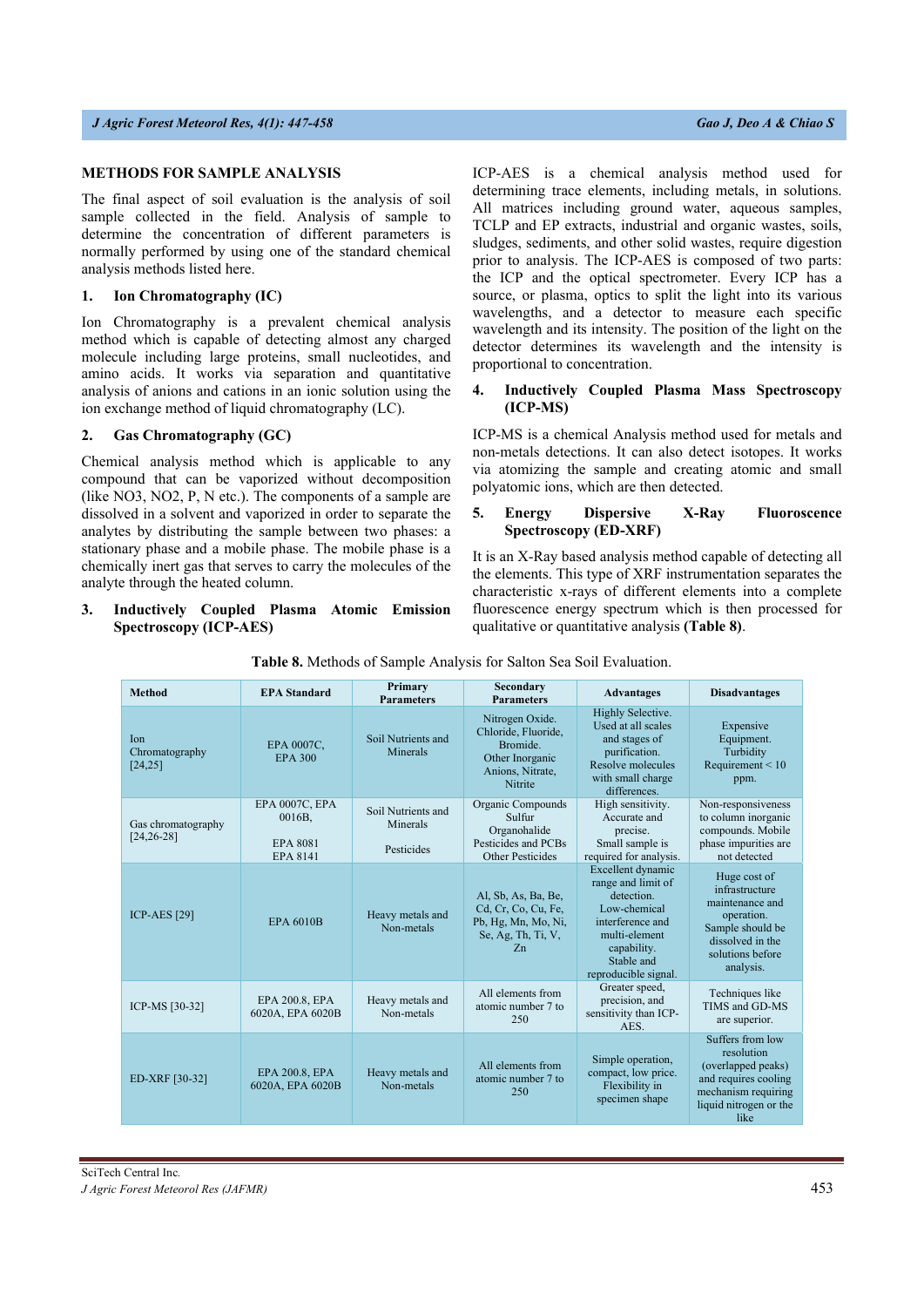#### **6. Other methods**

These are some other methods found in the research literature for Salton Sea soil sample analysis. These methods

are specially used for soil crust and biochemistry evaluation **(Table 9)**.

**Table 9.** Other Analysis Methods for Some Parameters.

| <b>Parameter</b>             | <b>Method</b>                                                      |
|------------------------------|--------------------------------------------------------------------|
| <b>Soil crust Evaluation</b> | X-Ray Diffractometry (XRD) and Scanning election Microscopy-Energy |
| [5]                          | dispersive X-Ray Spectrometry (SEM-EDS)                            |
| <b>Soil pH [33]</b>          | 1:1 soil-aqueous matrix suspension method                          |
| <b>Soil Moisture</b>         | Weight based sample measurement                                    |
| <b>Organic Matter [34]</b>   | "Loss on ignition" Method                                          |
| <b>CEC</b> [35]              | <b>Ammonium Saturation Method</b>                                  |

#### **Automatic Approaches for Soil Evaluation**

This section provides a general description about some "automatic" approaches which could be used to automate the soil evaluation process. These approaches are not taken from research literature for Salton Sea soil evaluation. This is an exploratory section which is applicable to any kind of soil evaluation including Salton Sea soil evaluation. The data and methods described in this section are general in nature and these approaches could be used to partly automate the soil evaluation practices.

# **1. Automatic parameter evaluation instruments**

There are some commercially available instruments which could be used to evaluate some of the parameters of the soil. **Table 10** provides a list of some such instruments.

| <b>Primary parameters</b>       | <b>Secondary Parameters</b>                                                                      | <b>Product Name(s)</b>                                                                                                                                                                                                       | Company                                                           | <b>Specifications</b>                                                                                                                                                 |
|---------------------------------|--------------------------------------------------------------------------------------------------|------------------------------------------------------------------------------------------------------------------------------------------------------------------------------------------------------------------------------|-------------------------------------------------------------------|-----------------------------------------------------------------------------------------------------------------------------------------------------------------------|
| Biochemistry                    | Soil Moisture, pH                                                                                | <b>AWZSDF Soil Water</b><br>Moisture Light PH Meter                                                                                                                                                                          | <b>AWZSDF</b>                                                     | pH Range: 3-8<br>Moisture Range: 1-8                                                                                                                                  |
| Minerals and Nutrients          | N, nitrate, ammonium, P,<br>available potassium,<br>organic matter, total N,<br>total P, total K | NPY-6A, NPK, Organic<br>matter, pH, Salinity test<br>Zhengzhou Nanbei<br>automatic Soil Nutrient<br>Instrument Equipment<br>Tester.<br>Co. Ltd. China<br>NB-Q Series                                                         |                                                                   | pH Range: 1-14<br>Salinity Range: 0.01% -<br>$1.00\%$<br>Moisture Range 0-100%                                                                                        |
|                                 | Organophosphate and<br>carbamate pesticides                                                      | Hangzhou West Tune<br>Trading Co., Limited,<br>CNH-81 series quick bio<br>China<br>pesticide residue test,<br>NB-C16 PESTICIDE<br>Zhengzhou Nanbei<br><b>Instrument Equipment</b><br><b>RESIDUE TESTER</b><br>Co. Ltd. China |                                                                   | detection limit : $0.1 \sim 3$ .<br>$mg/L$ (organic<br>phosphorus and<br>carbamate)                                                                                   |
| Pesticides                      | Organochlorine pesticides                                                                        | Multi Parameter Pesticide<br><b>Residue Tester</b>                                                                                                                                                                           | Zhengzhou Nanbei<br>Instrument Equipment<br>Co. Ltd. China        | Organophosphorus range:<br>$0.03 - 20$ mg/kg<br>Carbamate range: 0.03-20<br>mg/kg<br>Esbiothrin range: 0.10-30<br>mg/kg<br>Organochlorine range:<br>$0.10 - 10$ mg/kg |
| Heavy metals and Non-<br>metals | Pb, Cr, Cd, As, Hg                                                                               | $NB-Q10$                                                                                                                                                                                                                     | Zhengzhou Nanbei<br><b>Instrument Equipment</b><br>Co. Ltd. China | Measuring range:<br>$0.001 - 9999\%$                                                                                                                                  |
|                                 | B, Mn, Fe, Cu, Ca, Mg, S,<br>Cl, Zn, Si                                                          | $NB-Q10$                                                                                                                                                                                                                     | Zhengzhou Nanbei<br>Instrument Equipment<br>Co. Ltd. China        | Measuring range:<br>$0.001 - 9999\%$                                                                                                                                  |

|  | Table 10. Instruments for evaluating soil parameters. |  |  |  |  |
|--|-------------------------------------------------------|--|--|--|--|
|--|-------------------------------------------------------|--|--|--|--|

# **2. Machine Learning based evaluation Methods**

Most of the research literature for general soil evaluation follow traditional methods as described earlier. However, to some extent, some Machine learning and artificial intelligence algorithms could be successfully applied to automate the process of soil evaluation. It is important to note that soil evaluation using AI and ML techniques is still an active area of research. In fact, one of the interesting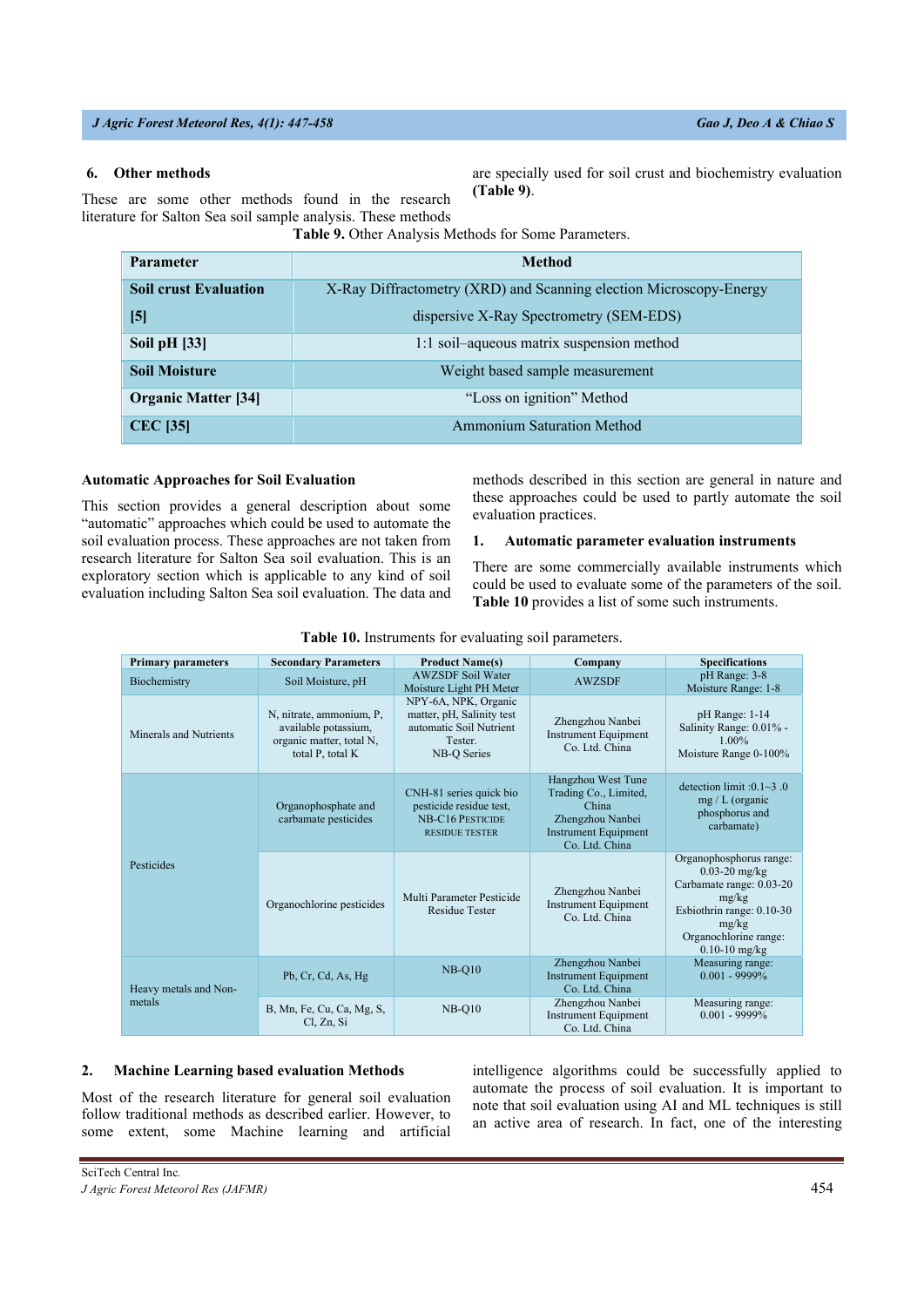findings of this survey is that no AI and ML based technique is applied on Salton Sea soil evaluation.

analysis. In all cases, AI and ML algorithms are used with an existing method to obtain tangible results.

**Table 11** is compiled from the study of available soil evolution research which use AI and ML for soil sample **Table 11.** AI and ML based approaches for soil evaluation.

| <b>Parameters</b>                                  | <b>Method Type</b> | <b>Chemical Method</b><br><b>Type</b>                                                                                                                                                                                                                        | <b>ML</b> method Type          | <b>Parameters</b><br>identified                                                                                 | Location                             |
|----------------------------------------------------|--------------------|--------------------------------------------------------------------------------------------------------------------------------------------------------------------------------------------------------------------------------------------------------------|--------------------------------|-----------------------------------------------------------------------------------------------------------------|--------------------------------------|
| Soil Crust [36,37]                                 | $Chemical + ML$    | <b>NIRS</b>                                                                                                                                                                                                                                                  | PRL                            | Clay, Silt, Sand<br>(r2>0.80)                                                                                   | Multiple<br>locations,<br><b>USA</b> |
|                                                    | $Chemical + ML$    | Reflectance<br>Spectroscopy (Near-<br>infrared, short-waved<br>infrared)                                                                                                                                                                                     | MBL, PLSR,<br>SVMR, BRT        | Clay, Silt, Sand                                                                                                | Czech Republic                       |
| Nutrients and<br>Minerals [36,38]                  | $Chemical + ML$    | Kjeldahl Method<br>(Total N)<br>Alkaline hydrolysis<br>diffusion method<br>(Available N)<br>Olsen method<br>(Available P)<br>Ammonium acetate<br>method (Available K)<br>Heating potassium<br>dichromate in an oil<br>bath (Organic Matter)<br>pH meter (pH) | SQ-SVM Model                   | (pH, Total N,<br>Organic Matter,<br>Absorbed N, P, K)                                                           | Taiyuan<br>city,<br>Shanxi, China    |
|                                                    | $Chemical + ML$    | <b>NIRS</b>                                                                                                                                                                                                                                                  | PRL                            | Total C, Total N,<br>Biomass C, Sodium<br>(r2>0.80)<br>$Ca, Mg, K: - Less$<br>accurate ( $r2 = 0.50$ -<br>0.80) | Multiple<br>locations,<br><b>USA</b> |
| Biochemistry [36]                                  | $Chemical + ML$    | <b>NIRS</b>                                                                                                                                                                                                                                                  | <b>PRL</b>                     | CEC, Soil Moisture<br>(r2 > 0.80)<br>pH: - Less Accurate<br>$(r2 = 0.50 - 0.80)$                                | Multiple<br>locations,<br><b>USA</b> |
|                                                    | None               | No direct paper found                                                                                                                                                                                                                                        | No direct paper<br>found       | (Salt content,<br>CaCO3, SAR)                                                                                   | L,                                   |
| Pesticides [40]                                    | None               | No direct paper found                                                                                                                                                                                                                                        | No direct paper<br>found       | All Pesticides                                                                                                  |                                      |
|                                                    | $Chemical + ML$    | Gas Chromatography<br>- Mass Spectrometry                                                                                                                                                                                                                    | MLP, RBF, SVR,<br>M5P, M5R, LR | PAH compounds                                                                                                   | <b>UK</b>                            |
| Heavy metals and<br>Non-metals<br>[36, 38, 39, 41] | $Chemical + ML$    | <b>VisNIR</b>                                                                                                                                                                                                                                                | PLSR, SVM, BPN                 | Pb, Zn                                                                                                          | Sarcheshmeh mine,<br>Iran            |
|                                                    | $Chemical + ML$    | Atomic Fluorescence<br>Spectrometry (Hg)<br>Graphite furnace<br>atomic absorption<br>spectroscopy (Cd)<br>Flame atomic<br>absorption<br>spectroscopy (Pb, Cr,<br>Cu, Zn, Ni)                                                                                 | SQ-SVM Model                   | (Cu, Zn, Ni, Cr, Pb,<br>Cd, Hg, As                                                                              | Taiyuan<br>city,<br>Shanxi, China    |
|                                                    | $Chemical + ML$    | XRF (Trace Metals)<br>Atomic Absorption<br>spectrometer $(Hg, As)$                                                                                                                                                                                           | MLR, ANN                       | (As, Cd, Cu, Fe, Hg,<br>Pb, $S$ , $S$ b, $Z$ n)<br>(Results for Cd, Cu,<br>Zn were not<br>accurate)             | Aznalco'llar<br>Mine,<br>Spain       |
|                                                    | $Chemical + ML$    | <b>NIRS</b>                                                                                                                                                                                                                                                  | PRL                            | Ca, Cu, Fe, K, Mg,<br>$Mn, P, Zn: - Less$<br>accurate ( $r2 = 0.50$ -<br>$0.80$ to r2 < 0.50)                   | Multiple<br>locations<br><b>USA</b>  |

*\*PRL stands for Principle Component Regression, MBL for Memory Based Learning, PLSR for Partial Least Square Regression, SVMR for Support Vector Machine Regression, BRT for Boosted Regression Tree, MLR for stepwise Multiple Linear Regression analysis, ANN for Artificial Neural Network, MLP for Multi-Level Perceptron, RBF for Radial Basis Function, SVR for Support Vector Regression, M5P for M5 Model Tree, M5R for M5 Rule, LR for Linear Regression, NIRS for Near-Infrared Reflectance Spectroscopy, VisNIR for Visible and near-infrared and shortwave infrared reflectance spectroscopy*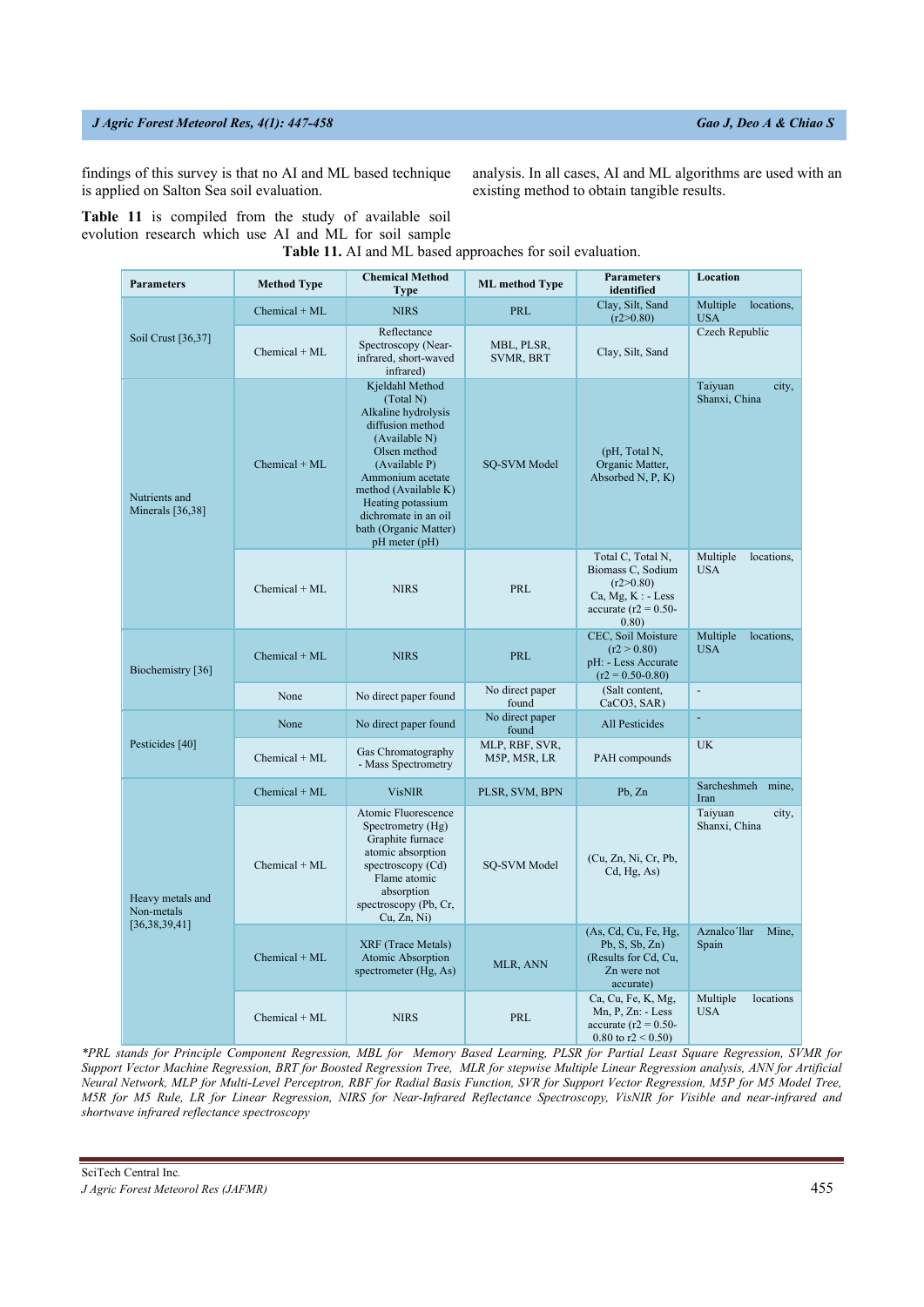# **ISSUES, NEEDS AND CHALLENGES**

Some of the issues discovered by this survey and the respective needs are listed below.

- Issue#1: Most of the traditional methods used for soil evaluation of Salton Sea are manual in nature. Traditionally, soil evaluation is a laborious task which is highly dependent on manual efforts such as sample collection, laboratory test etc. All these factors make soil evaluation an arduous, time consuming task.
- Need#1: Transition towards semi-automatic and automatic methods for analysis. There is a strong need to perform soil analysis using modern automatic analysis techniques which will reduce the time and produce results swiftly.
- Finding#2: High reliance on chemical analysis is observed. There are limited evaluation methods which could be used as an alternative. One exception was soil moisture evaluation where satellite-based methods are used for Salton Sea [22].
- Need#2: Alternative approaches should be used for some parameters. Though it is difficult to analyze soil without using chemical methods, yet it is important to employ alternative methods for the analysis of several simple parameters like soil moisture. It is also desirable to derive some alternate methods based on modern AI and ML techniques which could simplify the process.
- Finding#3: There is a high degree of variance between different research data. Various researchers have collected the data using different techniques and methods over a large period of time. Therefore, big differences are observed for some parameter's values in different studies.
- Need#3: There is a need for comprehensive model which could be used uniformly and provide low variance. A standardized framework will provide options to collect data in a uniform manner. It will also allow reuse of the data for a variety of analysis.
- Finding#4: Limited use of AI and ML techniques for Soil evaluation of Salton Sea. No research literature mentions applying AI and ML techniques to Salton Sea soil evaluation.
- Need#4: AI and ML based techniques should be implemented for soil evaluation of Salton Sea. This will result in a major improvement over almost all the aspects of traditional soil evaluation. It will reduce the time and effort and will also enable researchers to perform predictive analysis to identify the fragile parameters in Salton Sea soil.

Soil evaluation is a challenging subject. Most of the process is manual which makes soil evaluation even less feasible than evaluation of other environmental parameters. It could be concluded that the overall process cannot be transformed into a totally automatic one, at least without significant research and development. There are some major repercussions of this limitation. Being manual, the process is time consuming, and as a result, it could not be performed repeatedly without considerable efforts. This results in either non-availability of data or obsolete data for comparative analysis. Other challenge is managing the financial aspect of the process. The instruments which can perform the tests are expensive and usually require expert support. As discussed throughout the paper, soil analysis can be performed using different instruments and techniques. A subtler challenge is to convince the researchers to follow a standard set of procedures and techniques to make data more reusable.

#### **CONCLUSION**

Salton Sea is California's largest lake. It has been a lifeline of local communities and a wide variety of flora and fauna for more than 100 years. Its survival is crucial for the success and prosperity of the region. Therefore, an improved and focused approach is required to reverse environmental degradation of the Salton Sea. A better understanding of various environmental parameters is essential to fulfill this mission. This work has identified the traditional methods of evaluation of one such environmental parameter – soil. This paper has surveyed the available research literature to obtain a comprehensive understanding of methods and techniques used for Salton Sea soil and sediment evaluation. Most importantly, it has retrieved a general set of primary and secondary parameters used for Salton Sea soil evaluation by various researchers. This paper has also provided a comprehensive set of data collection and data analysis methods used for Salton Sea soil evaluation. Finally, modern soil evaluation methods using AI and ML, which attempt to solve the problem using a completely different approach, are presented. Major findings and challenges are also highlighted separately.

# **REFERENCES**

- 1. The Washington Post, "The fate of the Salton Sea". Accessed on June 8, 2019. Available online at: https://www.washingtonpost.com/national/the-fate-ofthe-salton-sea/2015/05/28/91e2029c-0574-11e5-a428 c984eb077d4e\_gallery.html
- 2. Kaur G, Gao J, Chiao S, Lu S, Xie G (2018) Air Quality Prediction: Big Data and Machine Learning Approaches. Int J Environ Sci Dev 9(1): 8-16.
- 3. Rossiter DG (1990) ALES: A framework for land evaluation using a microcomputer. Soil Use Manag 6(1): 7-20.
- 4. Schroeder RA (2004) Chemical Data for Detailed Studies of Irrigation Drainage in the Salton Sea Area,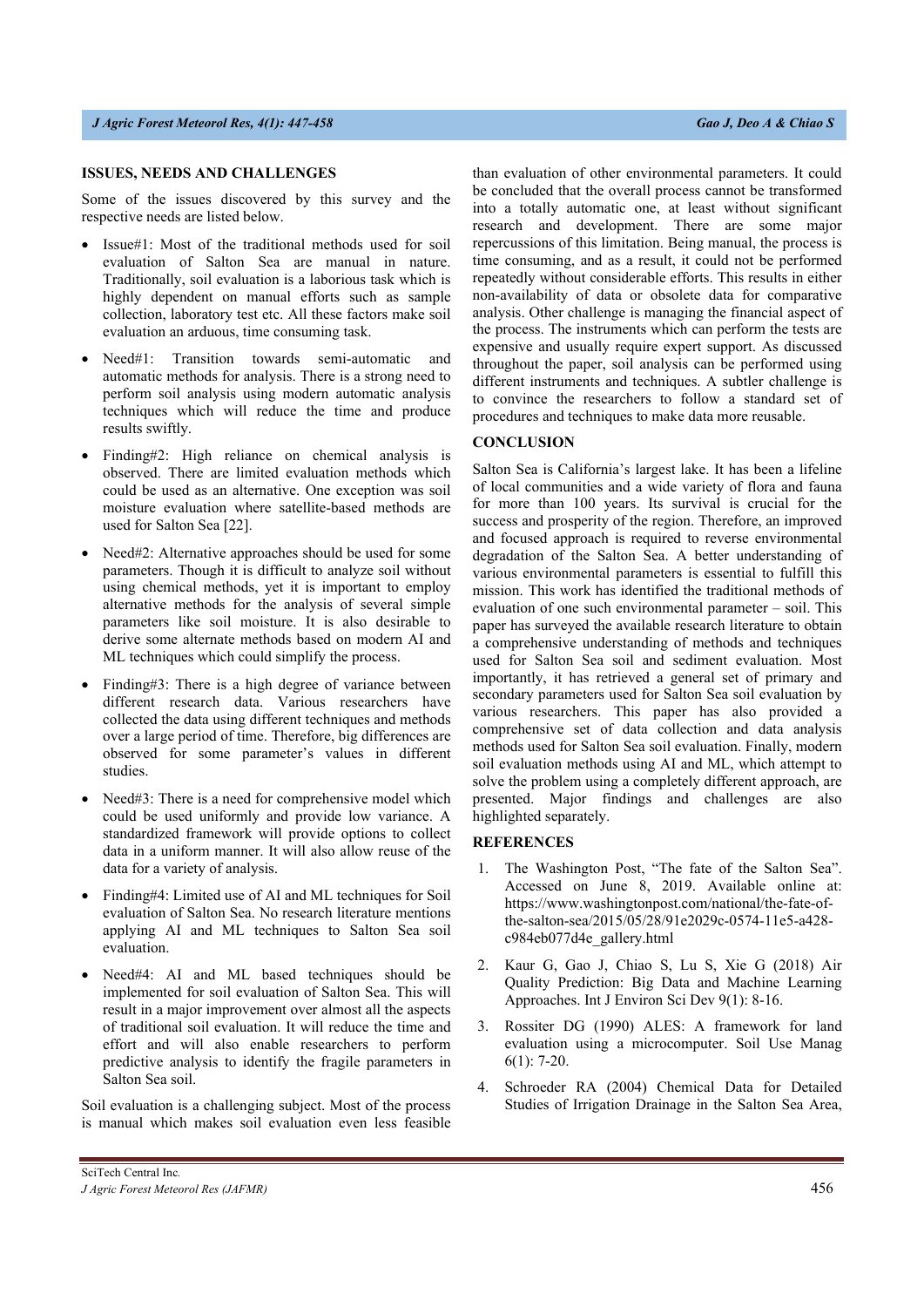California, 1995-2001. Scientific Investigations Report, 2004.

- 5. Buck B, King J, Etyemezian V (2011) Effects of Salt Mineralogy on Dust Emissions, Salton Sea, California. Soil Sci Soc Am J 75(5): 1971.
- 6. Rowell D (2014) Soil science: Methods & applications. pp: 368.
- 7. United States Environmental Protection Agency. Regional Screening Levels for Chemical Contaminants at Superfund Sites. Accessed on: September 9, 2019. Available online at: https://www.epa.gov/risk/regionalscreening-levels-rsls
- 8. Pagliai M, Stoops G (2010) Physical and biological surface crusts and seals. Interpretation of micromorphological features of soils and regoliths. pp: 419-440.
- 9. Miles AK, Ricca MA, Meckstroth A, Spring SE (2009) Salton Sea Ecosystem Monitoring Project. Open-File Report. Available online at: https://pubs.usgs.gov/of/2009/1276/pdf/ofr20091276.p df
- 10. Radtke DB, Kepner W, Effertz R (1998) Reconnaissance Investigation of Water Quality, Bottom Sediment, and Biota Associated with Irrigation Drainage in the Lower Colorado River Valley, Arizona, California, and Nevada, 1986-1987. Available online at:

https://pubs.usgs.gov/wri/1988/4002/report.pdf

- 11. Preliminary Geotechnical Investigation Salton Sea Species Conservation Habitat Project Salton Sea, California, Project No. 758.01, Prepared by Hultgren - Tillis Engineers. Accessed on: September 2, 2011.
- 12. Stuart HH (2008) The Salton Sea Centennial Symposium: Proceedings of a Symposium Celebrating a Century of Symbiosis Among Agriculture, Wildlife and People, 1905–2005, held in San Diego, California, USA, March 2005.
- 13. King J, Etyemezian V, Sweeney M, Buck BJ, Nikolich G (2011) Dust emission variability at the Salton Sea, California, USA. Aeolian Res 3(1): 67-69.
- 14. Goldstein HL, Breit GN, Yount JC, Reynolds RL, Reheis MC, Skipp GL, Fisher EM, Lamothe PJ (2011) Physical, chemical, and mineralogical data from surficial deposits, groundwater levels, and water composition in the area of Franklin Lake playa and Ash Meadows, California and Nevada. Data Series, pp. i-153. Available online at: https://pubs.usgs.gov/ds/607/ds607.pdf
- 15. Sapozhnikova Y, Bawardi O, Schlenk D (2004) Pesticides and PCBs in sediments and fish from the

SciTech Central Inc*.* 

Salton Sea, California, USA. Chemosphere 55(6): 797- 809.

- 16. Leblanc LA, Kuivila KM (2008) Occurrence, distribution and transport of pesticides into the Salton Sea Basin, California, 2001-2002. The Salton Sea Centennial Symposium. Int. J. of Aquatic Science 604: 151-172.
- 17. Ross K, Ohlendorf H (2008) Summary Evaluation of Selenium and Organochlorine Pesticide Concentrations at IID Managed Marsh Site. Accessed on: September 8, 2019. Available online at: https://www.iid.com/home/showdocument?id=2306
- 18. Waterboards.ca.gov. (2014) Final report evaluation of sediment, water and fish tissue for contaminant levels in the Salton Sea and its two primary tributaries, the Alamo river and New river from 2001-2012. Accessed on: September 8, 2019. Available online at: https://www.waterboards.ca.gov/water\_issues/progra ms/swamp/docs/reglrpts/ss\_fnl\_eval.pdf
- 19. Pubs.usgs.gov. (2013) Salton Sea Ecosystem Monitoring and Assessment Plan. Accessed on: September 8, 2019. Available online at: https://pubs.usgs.gov/of/2013/1133/pdf/ofr20131133. pdf
- 20. Frie AL, Dingle JH, Ying SC, Bahreini R (2017) The Effect of a Receding Saline Lake (The Salton Sea) on Airborne Particulate Matter Composition. Environ Sci Technol 51(15): 8283-8292.
- 21. Department of Toxic Substance Control (2019) Human Health Risk Assessment Note 3 - DTSC-Modified Screening Levels (DTSC-SLs). Accessed on: September 8, 2019. Available online at: https://dtsc.ca.gov/wpcontent/uploads/sites/31/2019/04/HHRA-Note-3- June-2020-A.pdf
- 22. Chan SK, Bindlish R, O'Neill PE, Njoku E, Jackson T, et al. (2016) Assessment of the SMAP passive soil moisture product. IEEE Trans Geosci Remote Sens 54.8: 4994-5007.
- 23. California State Water Resources Control Board Hearing Regarding Salton Sea, Testimony of Richard A. Vogl, Principal Hydrogeologist, HydroGeo Consultants, 2002. Available online at: https://www.waterboards.ca.gov/waterrights/water\_is sues/programs/hearings/iid\_sdcwa/pcl/exhibits/pcl\_2 8.pdf
- 24. EPA Method 7C Nitrogen Oxide Colorimetric Method (2017) Method 7C Determination of Nitrogen Oxide Emissions from Stationary Sources (Alkaline Permanganate/Colorimetric Method) Accessed on: September 8, 2019. Available online at: